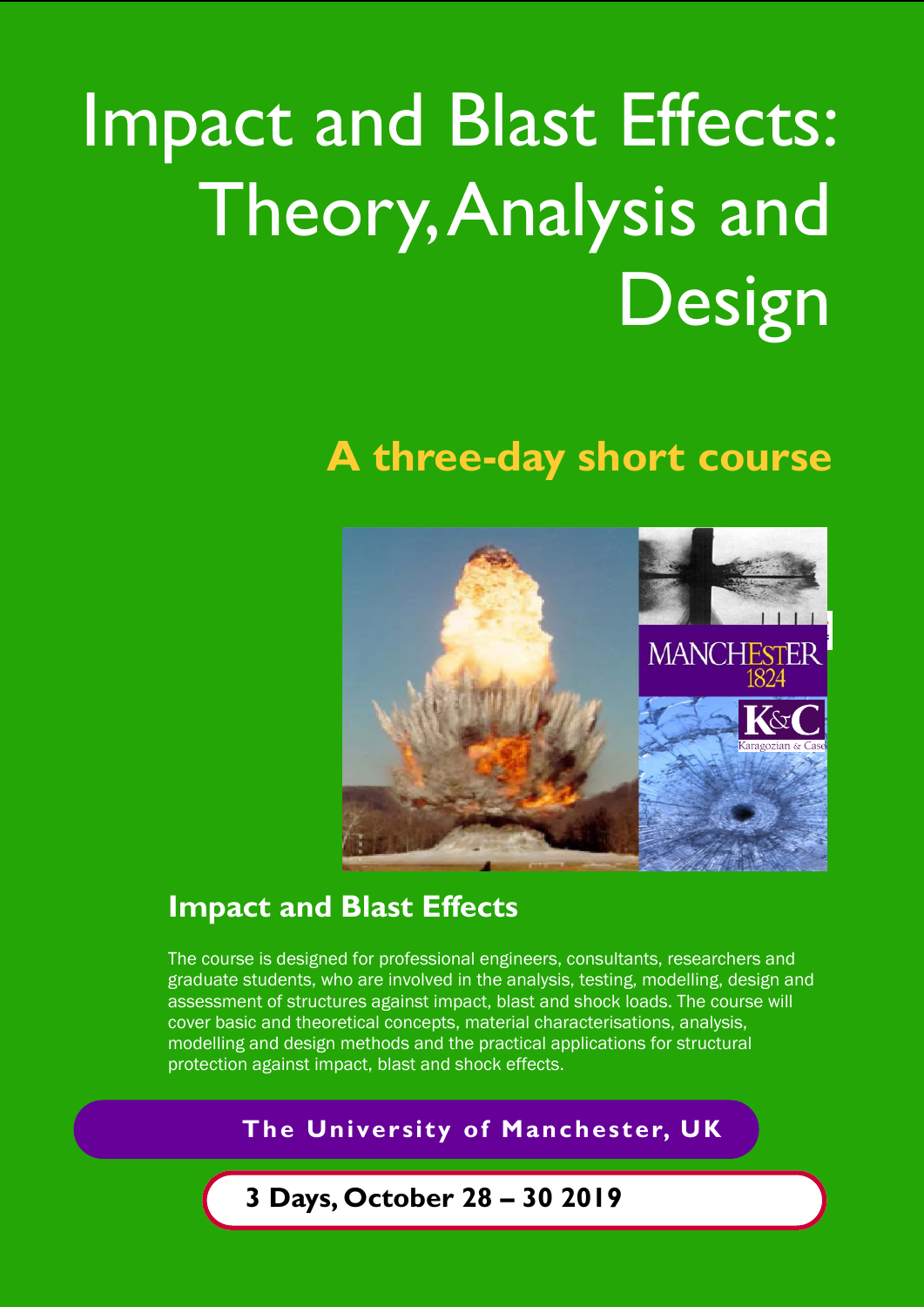## **Impact and Blast Effects: Theory, Analysis and Design**

# **Background**

Impact and blast threats exist in a wide range of engineering, security and defence sectors, which have been frequently linked to industrial safety in the fields of surface/air/ space transportations, nuclear power plant, offshore platforms, critical facilities in other industries and infrastructures, and protections against impact, blast and shock effects in accidental, terrorism and battlefield events. Depending on the impact velocity, blast intensity and shock environment severity, material and structural behaviour may become very different from their quasi-static behaviour when inertia and/or strain-rate effects become dominant in these events, which need to be considered in the design of protective structures for impact and blast loads and shock environment. This short course integrates material characterization, basic theory, design methodology and latest research progress and offers an extensive introduction to professionals and researchers for dealing with impact, blast and shock effects in various engineering fields.

# **Impact and Blast Effects and the University of Manchester**

Many research, teaching and consulting activities on the impact and blast subjects have been conducted in The School of Mechanical, Aerospace and Civil Engineering (MACE) at The University of Manchester.

The Impact & Explosion Laboratory in MACE is specialised on penetration mechanics, dynamic behaviour of engineering materials at high strain-rates, and structural response to impact, blast and shock loads. It hosts the Impact Facilities at high pressure, temperature & strain-rate as part of UKCRIC-National Centre for Infrastructural Materials.

Our partner, Karagozian & Case (K&C) has a unique and highly technical set of skills in science and engineering providing consulting services for analysis, test, simulation and design of structural and mechanical systems subjected to blast, impact and shock effects. K&C is recognized for its leadership role in these areas using high-fidelity physicsbased (HFPB) numerical models.







**The University of Manchester, UK**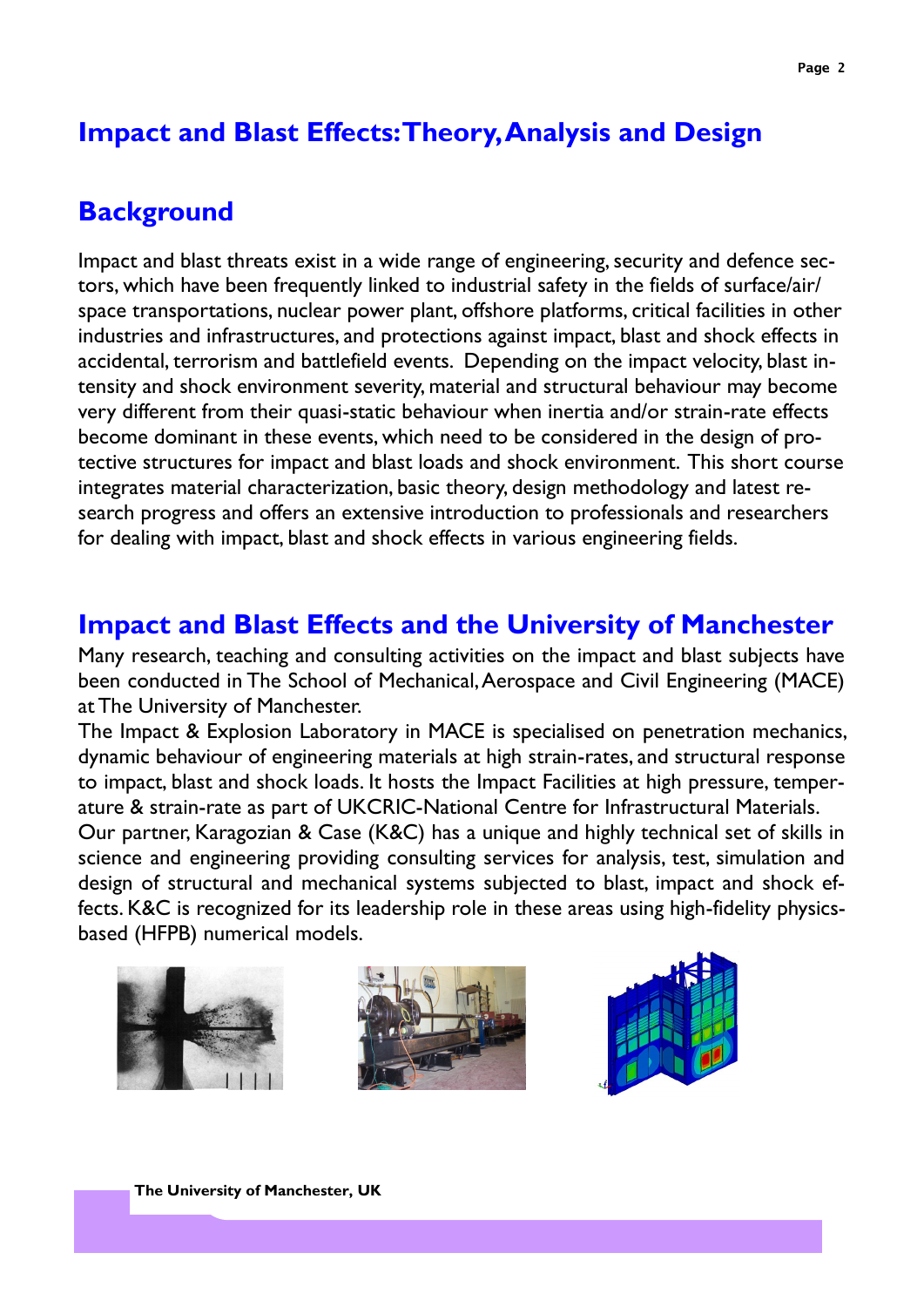### **Who should attend?**

This course will provide an introductory training for practicing engineers, consultants, researchers and research students, who may involve in dealing with impact and blast effects in mechanical engineering, civil engineering, nuclear engineering, aerospace engineering, oil and petrochemical engineering and defence engineering and industries. The course will be also suitable to architects, estate developers, security managers, and government officers who need updating in the latest developments in this area.

# **Course Content**

The course will consist of an introduction to impact, blast and shock threats and their effects on structures with special emphasis on the fundamental concepts and methodologies of the practical techniques and the latest state-of-the-art developments in material property characterisation and analytical method. The morning sessions of the course will cover material characterizations, impact and shock threats and their effects while the blast loading and effects will be covered in the afternoon sessions. Details of the course content are shown in the programme outline.

## **Partners**

The partners involved in the delivery of the Impact and Blast Effect Course are



The University of Manchester

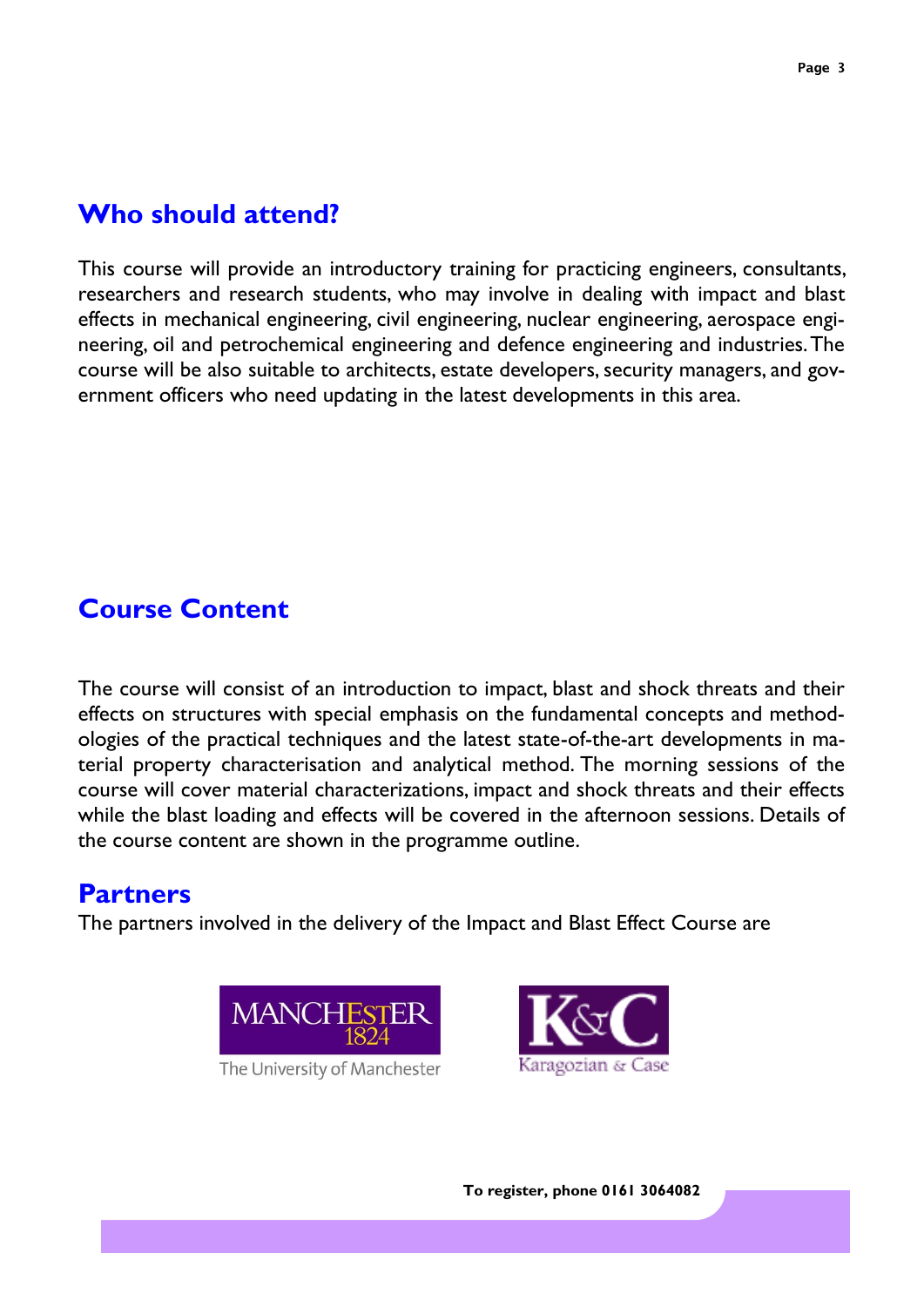## **Introduction to the Speakers**

### **Qingming Li** (Ph.D, DEng, CEng, FIMechE,) **Professor in Applied Mechanics Leader of Impact & Explosion Laboratory School of Mechanical, Aerospace & Civil Engineering, The University of Manchester, UK**

Dr Li's expertise is in penetration mechanics, dynamic behaviour of engineering materials at high strain-rates, structural response to impact, blast and shock loads and structural protection. He has more than twenty year's research experience in these fields and has published 200 peerreviewed journal and conference papers on these subjects, involving in analytical, numerical and experimental studies. He has served on relevant international conference committees and chairmanships, undertaken guest editorships, held guest professorships in several universities and provided consultancies to industries and government bodies. Dr Li is a Fellow of Institution of Mechanical Engineers. He serves as an associate editor of the International Journal of Impact Engineering and editorial board member of International Journal of Protective Structures and Journal of Defence Technology.

### **Mark Weaver** (P.E., S.E.) **Principal, Karagozian & Case Inc., USA**

Mark Weaver has over a decade of structural design, analysis, and testing experience that has largely focused on designing structures to mitigate the effects of blast, impact, and shock loads. In his current role at K&C, he leads structural design efforts that aim to develop innovative structural solutions capable of protecting people and infrastructure in the event of malicious manmade threats. Mr. Weaver has served as the principal investigator on efforts aimed at demonstrating the efficacy of structural components and systems to resist blast loads. Recent examples include multi-year efforts that involved blast testing on concrete and cold-formed steel (CFS) walls, concrete columns, cross-laminated timber structures, and CFS truss roof systems. He is also an experienced analyst and routinely employs high-fidelity physics-based analyses to evaluate the blast and impact resistance of his designs and test articles.

Mr. Weaver is actively involved in professional organizations and committees devoted to advancing the state-of-the-art in structural design to mitigate the effects of explosives. He is currently a voting member of the ACI 370 "Blast and Impact Load Effects" committee and an associate member of the ASCE "Blast Protection of Buildings Standards" committee.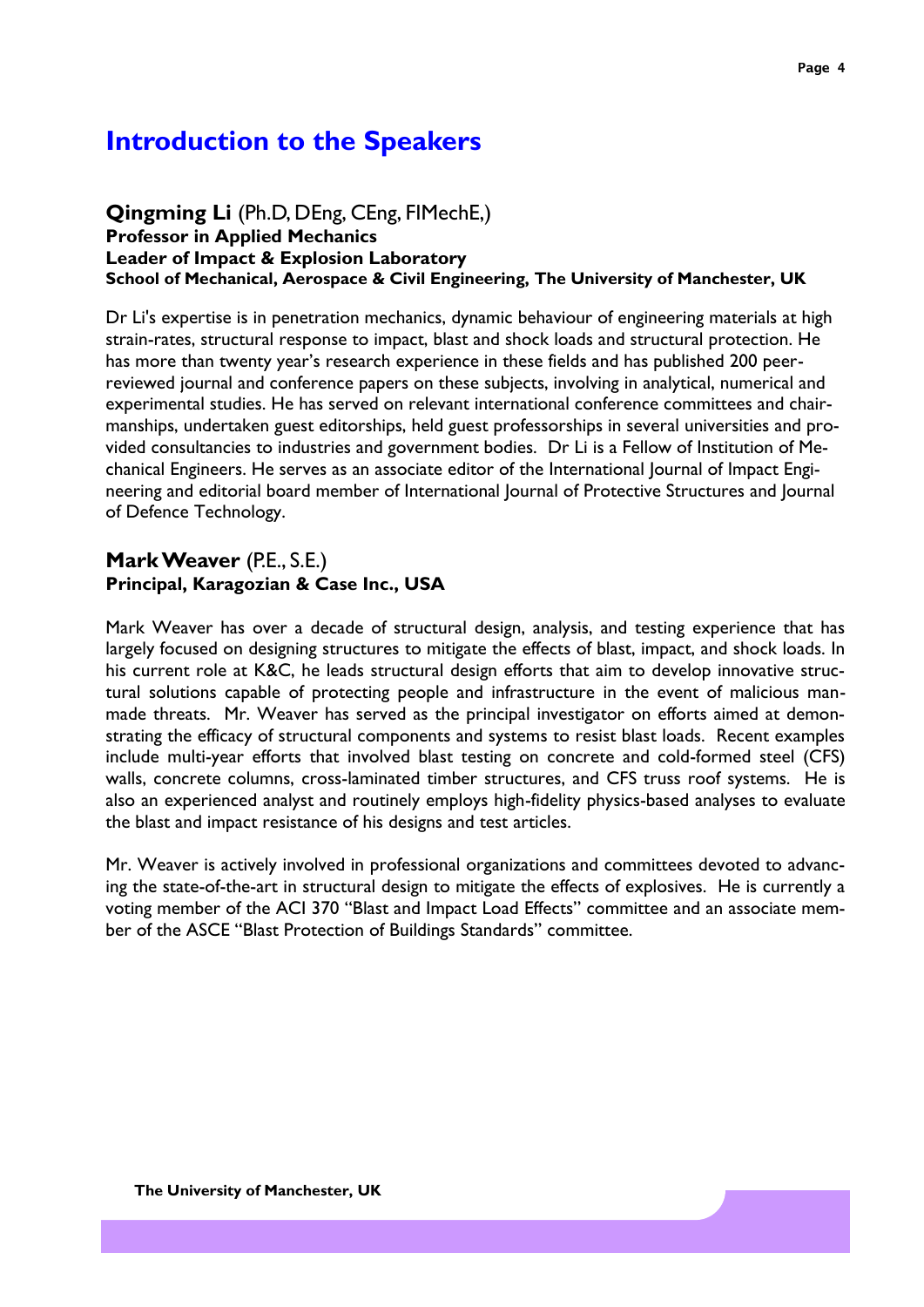# **Day 1: Monday 28 October 2019**

| Session                         | <b>Title/Theme</b><br>(Duration)                      | <b>Elements</b>                                                                                                                                                                                                                          | <b>Time</b>     |  |  |
|---------------------------------|-------------------------------------------------------|------------------------------------------------------------------------------------------------------------------------------------------------------------------------------------------------------------------------------------------|-----------------|--|--|
|                                 |                                                       | Day 1                                                                                                                                                                                                                                    |                 |  |  |
|                                 | Registration                                          | Tea and Coffee                                                                                                                                                                                                                           | 9:00-9:25       |  |  |
|                                 | Introduction                                          | Introduction of the short course                                                                                                                                                                                                         | $9:25-9:30$     |  |  |
| A1:1<br>QL                      | Dynamic behav-<br>ior of ductile ma-<br>terials       | Strain-rate and different strain-rate regimes<br>Strain-rate effects & micro-mechanics mechanisms for ductile materials<br>Physics-based strain-rate equations<br>Empirical strain-rate equations<br>Coupled thermal effects             | 9:30-10:20      |  |  |
| A1:2<br>QL                      | Dynamic behav-<br>ior of brittle ma-<br>terials       | Strain-rate effects & micro-mechanics mechanisms for brittle materials<br>Empirical strain-rate equations for concrete-like materials<br>Implementation of strain-rate equations in material models                                      | 10:20-10:50     |  |  |
|                                 |                                                       | Morning Tea Break 10:50-11:10                                                                                                                                                                                                            |                 |  |  |
| A1:2<br>QL                      | Dynamic behav-<br>ior of brittle ma-<br>terials       | Continue                                                                                                                                                                                                                                 | 11:10-11:30     |  |  |
| A1:3<br>QL                      | Split Hopkinson<br>bar technique                      | Introduction to split Hopkinson bar set-ups<br>Basic assumptions and equations<br>Issues that need to be concerned for the valid interpretation of SHPB<br>measurement results                                                           | 11:30-12:30     |  |  |
|                                 |                                                       | Lunch Break 12:30-13:30                                                                                                                                                                                                                  |                 |  |  |
| B1:1<br><b>MW</b>               | Introduction to<br>Modern Protec-<br>tive Technology  | Background - The Need for Effective Protective Technology<br>Protective Technology Paradigm<br>Hazardous Effects Associated with Terrorism<br>Analytical Methods Overview<br>Mitigation Measures Overview<br>Validation Testing Overview | $13:30 - 14:40$ |  |  |
|                                 |                                                       | Break 14:40-14:50                                                                                                                                                                                                                        |                 |  |  |
| B1:2<br><b>MW</b>               | Blast load Char-<br>acterization                      | Overview of Explosions<br><b>Far-Field Blast Loads</b><br>Applying Far-Field Blast Loads to Structures<br>Near-Field Blast Loads (to include internal detonations)                                                                       | $14:50 - 15:50$ |  |  |
| Afternoon Tea Break 15:50-16:10 |                                                       |                                                                                                                                                                                                                                          |                 |  |  |
| B1:3<br><b>MW</b>               | Analyzing Struc-<br>tures for Blast<br>Loads - Part 1 | Tools for blast load calculation.<br>Single-Degree-of-Freedom (SDOF) Theory<br>SDOF Analysis Applications for Blast Loads<br>Rapid Analysis Aids (e.g., breach curves, P-I curves)                                                       | $16:10 - 17:10$ |  |  |
| <b>Discussion 17:10-17:30</b>   |                                                       |                                                                                                                                                                                                                                          |                 |  |  |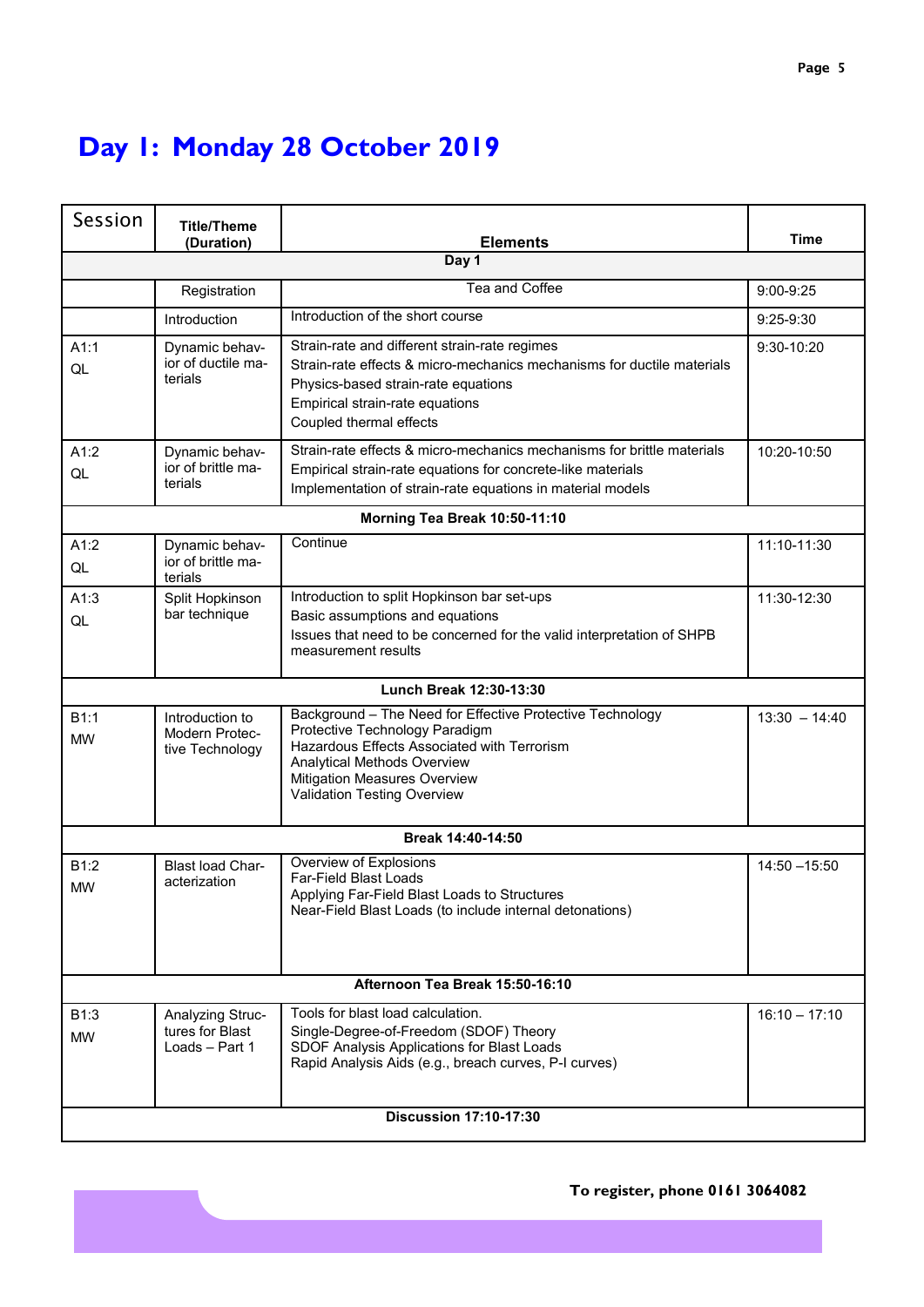# **Day 2: Tuesday 29 October 2019**

| Day 2                                             |                                       |                                                                                                               |                 |  |  |
|---------------------------------------------------|---------------------------------------|---------------------------------------------------------------------------------------------------------------|-----------------|--|--|
| A2:1                                              | Impact threats                        | Impact threats in civil and military applications                                                             | $9:00-10::00$   |  |  |
| QL                                                | and penetration                       | Projectile and target descriptions                                                                            |                 |  |  |
|                                                   | mechanics                             | Penetration regimes                                                                                           |                 |  |  |
|                                                   |                                       | Jet impact                                                                                                    |                 |  |  |
|                                                   |                                       |                                                                                                               |                 |  |  |
| A2:2                                              | Local impact ef-<br>fects on metallic | Local and global impact effects                                                                               | 10:00-10:30     |  |  |
| QL                                                | target                                | Penetration and perforation                                                                                   |                 |  |  |
|                                                   |                                       | Ballistic limit and testing method                                                                            |                 |  |  |
|                                                   |                                       | <b>Empirical formulae</b>                                                                                     |                 |  |  |
|                                                   |                                       | Morning Tea Break 10:30-10:50                                                                                 |                 |  |  |
| A2:2                                              | Local impact ef-                      | Continue                                                                                                      | 10:50-11:20     |  |  |
| QL                                                | fects on metallic<br>target           |                                                                                                               |                 |  |  |
| A2:3                                              | Local impact ef-                      | Local impact effects                                                                                          | 11:20-12:30     |  |  |
| QL                                                | fects on concrete                     | Perforation and scabbing limits                                                                               |                 |  |  |
|                                                   | target                                | Analytical models and predictive tools                                                                        |                 |  |  |
|                                                   |                                       | <b>Empirical formulae</b>                                                                                     |                 |  |  |
|                                                   |                                       | Lunch Break 12:30-13:30                                                                                       |                 |  |  |
| B2:1                                              | Analyzing Struc-                      | High-Fidelity Physics-Based (HFPB) Modeling: When is it Neces-                                                | $13:30 - 14:40$ |  |  |
| <b>MW</b>                                         | tures for Blast<br>Loads - Part 2     | sary?<br>HFPB Modeling Issues (e.g., element formulation, hourglass, bound-                                   |                 |  |  |
|                                                   |                                       | ary conditions)                                                                                               |                 |  |  |
|                                                   |                                       | Material Models (e.g., concrete, steel)                                                                       |                 |  |  |
|                                                   |                                       |                                                                                                               |                 |  |  |
|                                                   |                                       |                                                                                                               |                 |  |  |
|                                                   |                                       | Break 14:40-14:50                                                                                             |                 |  |  |
| B2:2                                              | <b>Blast-Resistant</b>                | Blast Design Overview for Steel (e.g., hot rolled, cold-formed)                                               | $14:50 - 15:50$ |  |  |
| <b>MW</b>                                         | Design - Steel                        | Design Considerations (e.g., far-field, near-field)<br>Modeling Blast Effects Response of Steel Structures    |                 |  |  |
|                                                   |                                       | Validation Testing of Steel Structures Exposed to Blast Loads                                                 |                 |  |  |
|                                                   |                                       |                                                                                                               |                 |  |  |
|                                                   |                                       |                                                                                                               |                 |  |  |
|                                                   |                                       |                                                                                                               |                 |  |  |
|                                                   |                                       | Afternoon Tea Break 15:50-16:10                                                                               |                 |  |  |
| B2:3                                              | <b>Blast-Resistant</b>                | Blast Design Overview for Concrete (e.g., cast-in-place, tilt-up, post-                                       | $16:10 - 17:10$ |  |  |
| <b>MW</b>                                         | Design - Con-                         | tensioned)                                                                                                    |                 |  |  |
|                                                   | crete                                 | Design Considerations (e.g., far-field, near-field)<br>Modeling Blast Effects Response of Concrete Structures |                 |  |  |
|                                                   |                                       | Validation Testing of Concrete Structures Exposed to Blast Loads                                              |                 |  |  |
|                                                   |                                       |                                                                                                               |                 |  |  |
|                                                   |                                       |                                                                                                               |                 |  |  |
|                                                   |                                       |                                                                                                               |                 |  |  |
|                                                   |                                       |                                                                                                               |                 |  |  |
|                                                   |                                       |                                                                                                               |                 |  |  |
|                                                   |                                       |                                                                                                               |                 |  |  |
|                                                   |                                       |                                                                                                               |                 |  |  |
| <b>Discussion 17:10-17:30</b>                     |                                       |                                                                                                               |                 |  |  |
| Course Dinner 18:45-20:45 (Venue to be confirmed) |                                       |                                                                                                               |                 |  |  |
|                                                   | The University of Manchester, UK      |                                                                                                               |                 |  |  |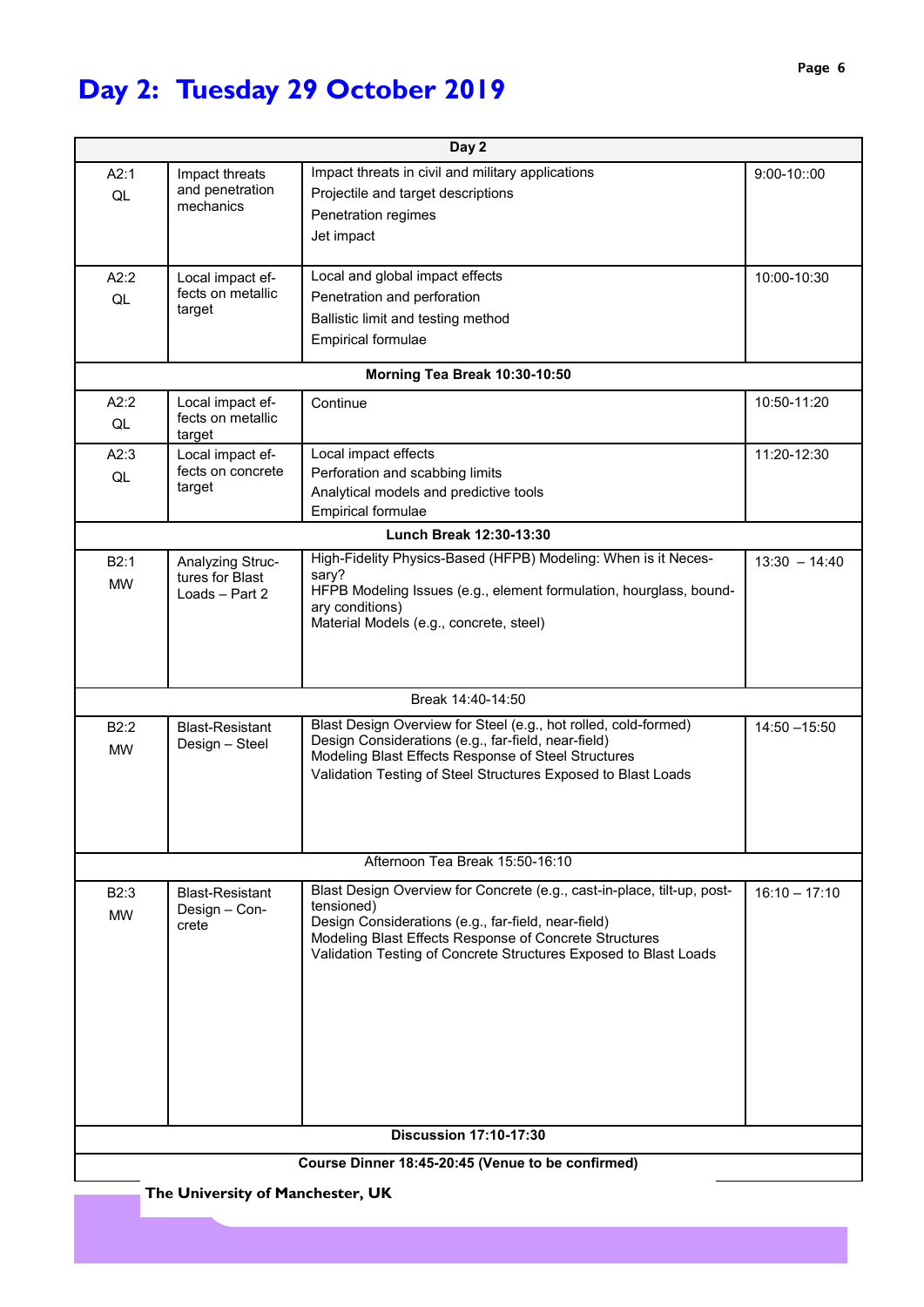# **Day 3: Wednesday 30 October 2019**

| Day 3                           |                                                                      |                                                                                                                                                                                                                                             |                 |  |  |  |
|---------------------------------|----------------------------------------------------------------------|---------------------------------------------------------------------------------------------------------------------------------------------------------------------------------------------------------------------------------------------|-----------------|--|--|--|
| A3:1<br>QL                      | Soft missiles and<br>aircraft impact                                 | Soft missiles<br>Impact dynamics of cellular materials<br>Aircraft impact                                                                                                                                                                   | 9:00-10:00      |  |  |  |
| A3:2<br>QL                      | R3 impact assess-<br>ment procedure                                  | Outline of R3-Impact assessment procedure<br>Missiles generated by pressure vessel failure<br>Missiles generated by rotation machine failure                                                                                                | 10:00-10:30     |  |  |  |
|                                 |                                                                      | Morning Tea Break 10:30-10:50                                                                                                                                                                                                               |                 |  |  |  |
| A3:2<br>QL                      | R3 impact assess-<br>ment procedure                                  | Continue                                                                                                                                                                                                                                    | 10:50-11:20     |  |  |  |
| A3:3<br>QL                      | Structural re-<br>sponse and dam-<br>age under shock<br>environment  | Shock environment<br>Shock response spectrum (SRS)<br>Damage boundary<br>Industrial standards & guidelines                                                                                                                                  | 11:20-12:30     |  |  |  |
|                                 |                                                                      | Lunch Break 12:30-13:30                                                                                                                                                                                                                     |                 |  |  |  |
| 3:1<br><b>MW</b>                | Design to Prevent<br>Disproportionate<br>(Progressive) Col-<br>lapse | Design Approaches (e.g., Tie Force, Alternate Path)<br>Analytical Model Complexity (e.g., linear static, nonlinear static, non-<br>linear dynamic)<br>Validation Testing of Structural Systems Exhibiting Disproportionate<br>Collapse      | $13:30 - 14:30$ |  |  |  |
| 3:2<br><b>MW</b>                | Windows Re-<br>sponse & Retrofit                                     | Historical Review of Glazing Hazards<br>Window System Response to Blast Loads<br>Mitigation Measures (e.g., laminates, catcher systems)<br>Validation Testing of Window Systems Exposed to Blast Loads                                      | $14:30 - 15:30$ |  |  |  |
| Afternoon Tea Break 15:30-15:50 |                                                                      |                                                                                                                                                                                                                                             |                 |  |  |  |
| 3:3<br><b>MW</b>                | Perimeter Protec-<br>tion & Anti-ram<br><b>Barrier</b>               | Historical Review of Vehicular Impact Hazards<br>Barrier Response to Vehicular Impact<br>Mitigation Measures (e.g., bollards, planters, active barriers)<br>Validation Testing of Anti-Ram Barrier Systems Exposed to Vehicu-<br>lar Impact | $15:50 - 16:40$ |  |  |  |
|                                 | Discussion and closure of the short course 16:40-17:00               |                                                                                                                                                                                                                                             |                 |  |  |  |
| 17:00 Departure                 |                                                                      |                                                                                                                                                                                                                                             |                 |  |  |  |

**To register, phone 0161 3064082**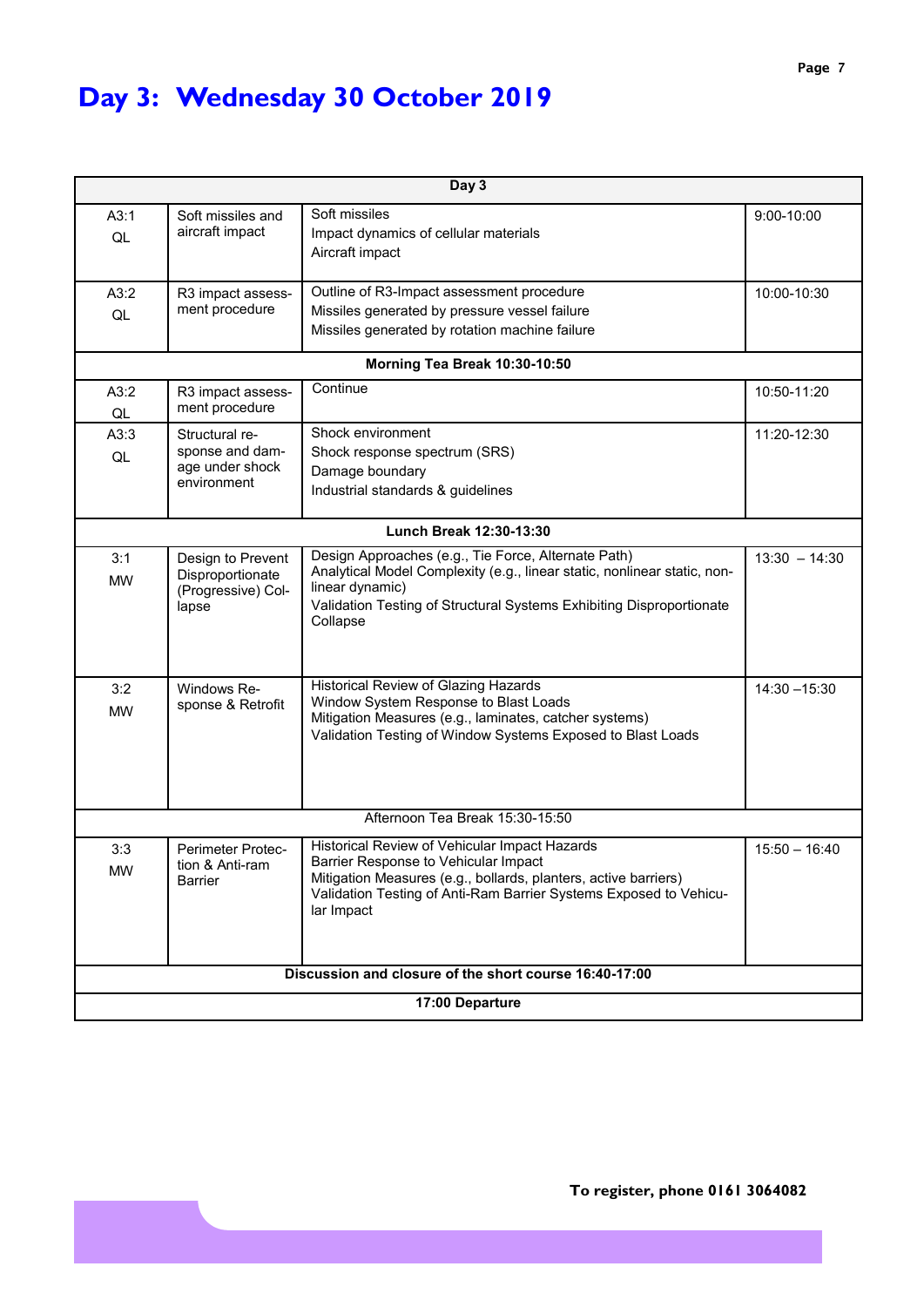# **Organisational details**

#### **Date / Duration**

Three days in Manchester UK, Monday 28 October to Wednesday 30 October 2019

#### **Location**

The course will be held in the School of Mechanical, Aerospace and Civil Engineering on Sackville Street in Manchester. The University is close to the city centre (a five minute walk). Manchester International Airport is located about 10 miles (16km) south of the University. Piccadilly railway station and the central Chorlton Street bus station are also within walking distance.

### **Language**

English

### **Delegate Fee**

The total fee for the three days of the course including hardcopy lecture notes, lunches and the evening course dinner on Day Two is **£940**.

### **Cancellation of payments**

Up to three weeks before the event: free of charge; up to one week before; 50%. Non-attendance will not receive a refund. Cancellation must be in writing to the Course Administrator in advance.

### **Cancellation by the University**

The University reserves the right to cancel the course 10 days before if there are not sufficient delegates registered.

### **Food**

Lunches will be provided on each day with breaks for tea and coffee in the morning and afternoon. A Course Dinner will be arranged for the second evening of the course in a local restaurant.

#### **Accommodation**

Delegates are asked to make their own arrangements for overnight accommodation. There are a number of hotels close to the University in central Manchester. Please contact the Course Administrator for further details and there is information on our website.

**In and around Manchester**